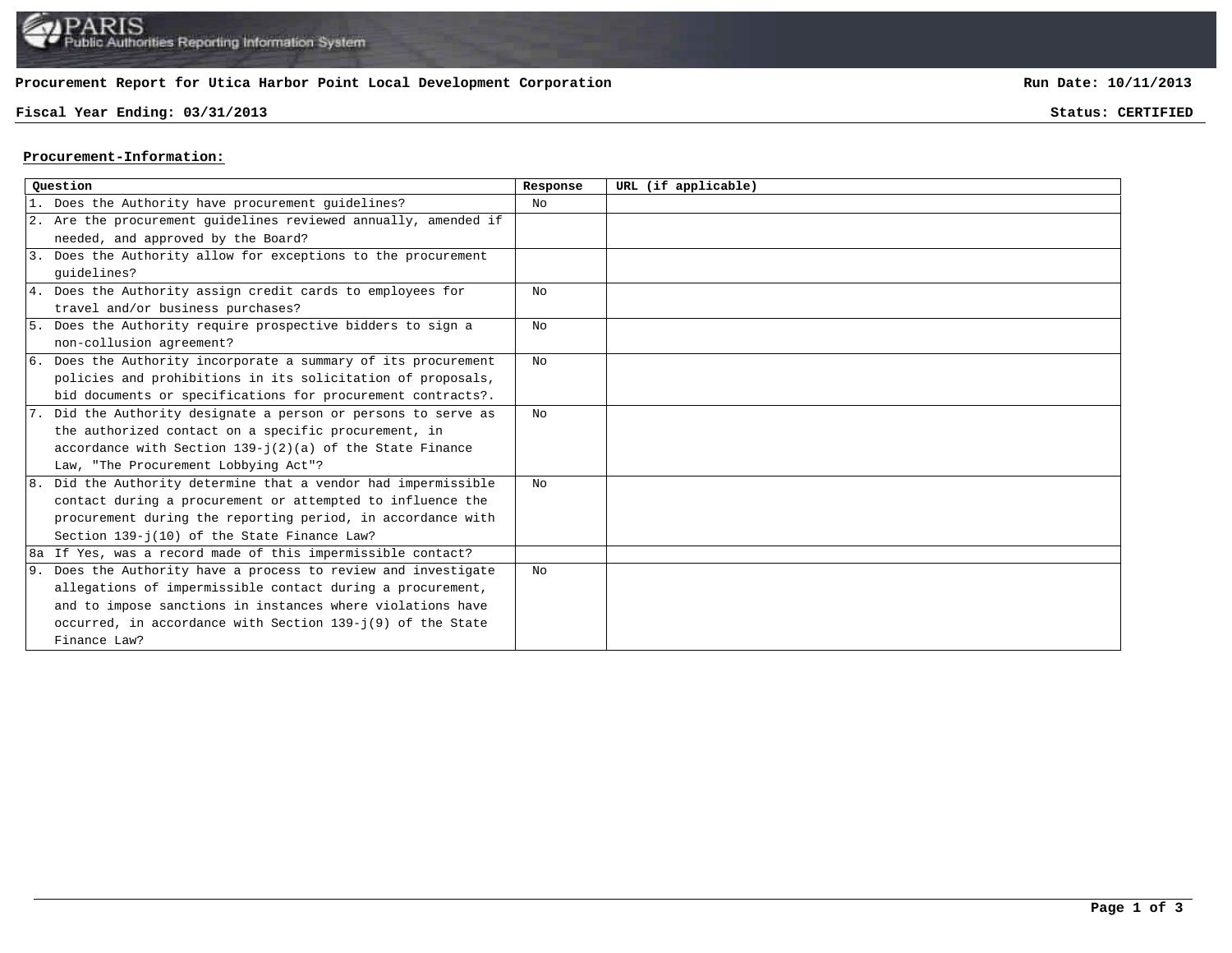#### **Procurement Report for Utica Harbor Point Local Development Corporation**

**Run Date: 10/11/2013**

**Fiscal Year Ending: 03/31/2013 Status: CERTIFIED**

**Procurement Transactions Listing:**

This Authority has indicated that it has no Procurement Transactions for the reporting period.